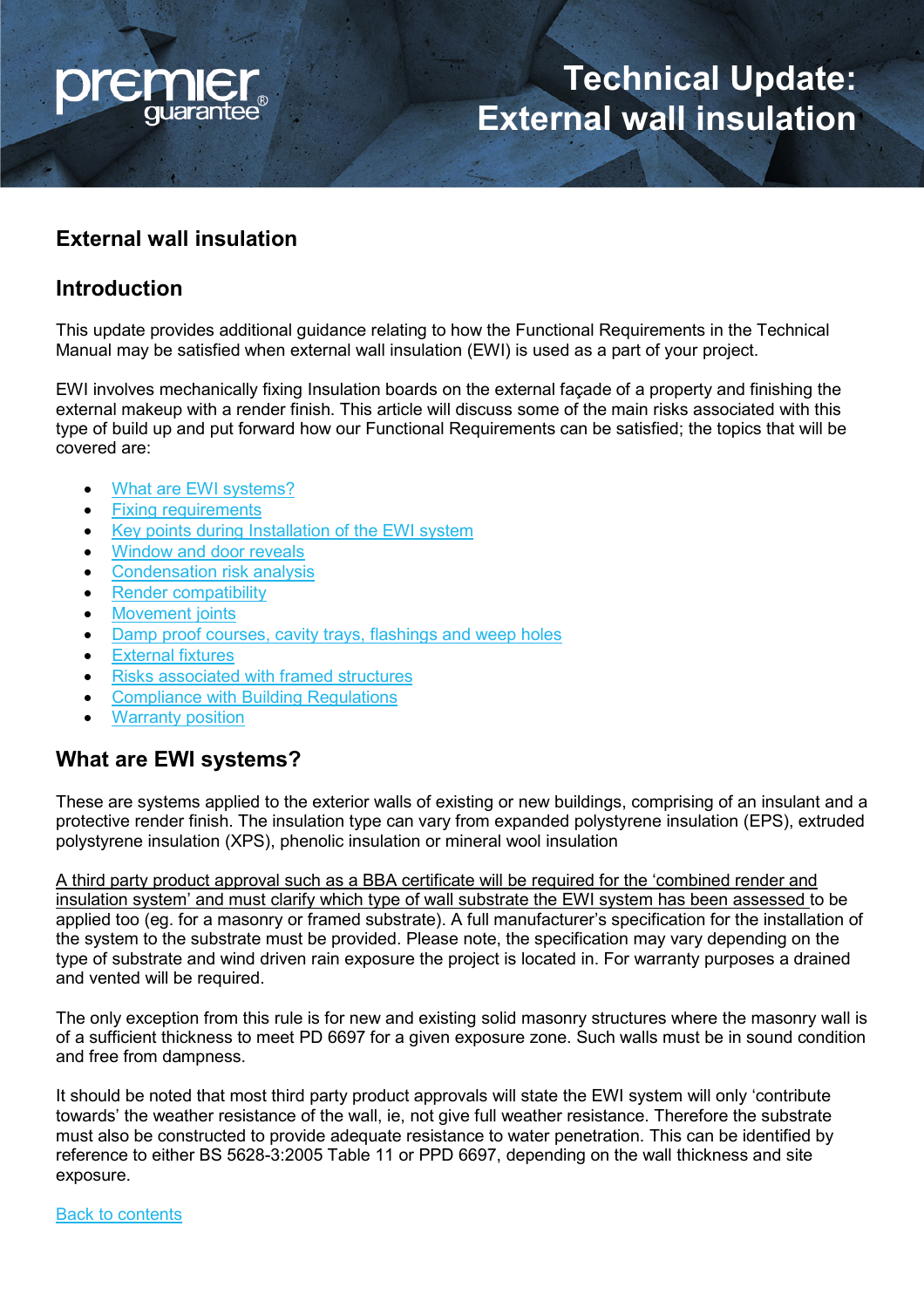

Also; the certificate will say the EWI provides a means to 'improve' the thermal performance of the external wall construction. Therefore **any proposed installation** must **account for the overall** thermal performance **of the wall construction** and the provision of a cavity to meet our warranty requirements**.** 

For installation on insulated concrete formwork (ICF) substrates, a third party product approval certificate must be present, stating the EWI system is suitable for use with ICF substrates to provide the necessary weather resistance without the need of a cavity (ICF structures do not generally have proof of weather resistance without a suitable cladding system to provide this.) All of the conditions within the certificate must be carefully reviewed by your designer and must be forwarded to your warranty surveyor for approval prior to works starting on site.

## <span id="page-1-0"></span>**Fixing requirements**

Insulation may require to be keyed to receive the basecoat and render system, please refer to the manufacturer's specification for additional guidance. Insulation boards should be fixed in accordance with the manufacturers requirements. The density of proprietary fixings should designed on a site specific basis by a suitably qualified structural engineer.

This generally consists of a minimum of five fixings per full insulation board/8/m² with additional fixings to corners and reveals. A pull out test report confirming fixing type and length will be required in accordance with the Construction Fixings Association and made available to the warranty surveyor. If the fixing for the insulation boards are to pierce a breather membrane, a site specific installation guide must be provided from either the EWI manufacturer, breather membrane manufacturer or frame manufacturer (timber or light gauge steel frame) detailing how this should be completed without comprising the effectiveness of the breather membrane.

#### *Please note:*

*1. For warranty purposes, dot and dab method of fixing using adhesives is not acceptable on masonry substrates. A full coat of approved adhesive (often the manufacturer's adhesive base coat) must be applied across the full face of the substrate with a tooted finish as per the manufacturer's specifications. 2. EWI comprised of EPS/XPS and phenolic insulations or any other combustible EWI system not achieving European class A2, s1, d0 or A1 are not acceptable for use in buildings 11m / 18m high (Scotland /England-Wales).*

For coastal environments and areas of severe and very severe wind driven rain exposures the third party product approval for the EWI system must explicitly confirm the complete the system is suitable for use in a coastal environment or severe/very severe wind driven rain exposure. Furthermore, all external metals must have suitable corrosion protection for the intended environment. Further guidance can be found in our Technical Manual 'Appendix C - [Materials, Products, and Building Systems'.](https://www.premierguarantee.com/technical-standards/) For further information please see Appendix B of our Technical Manual which provides further guidance on additional requirements for developments within coastal locations.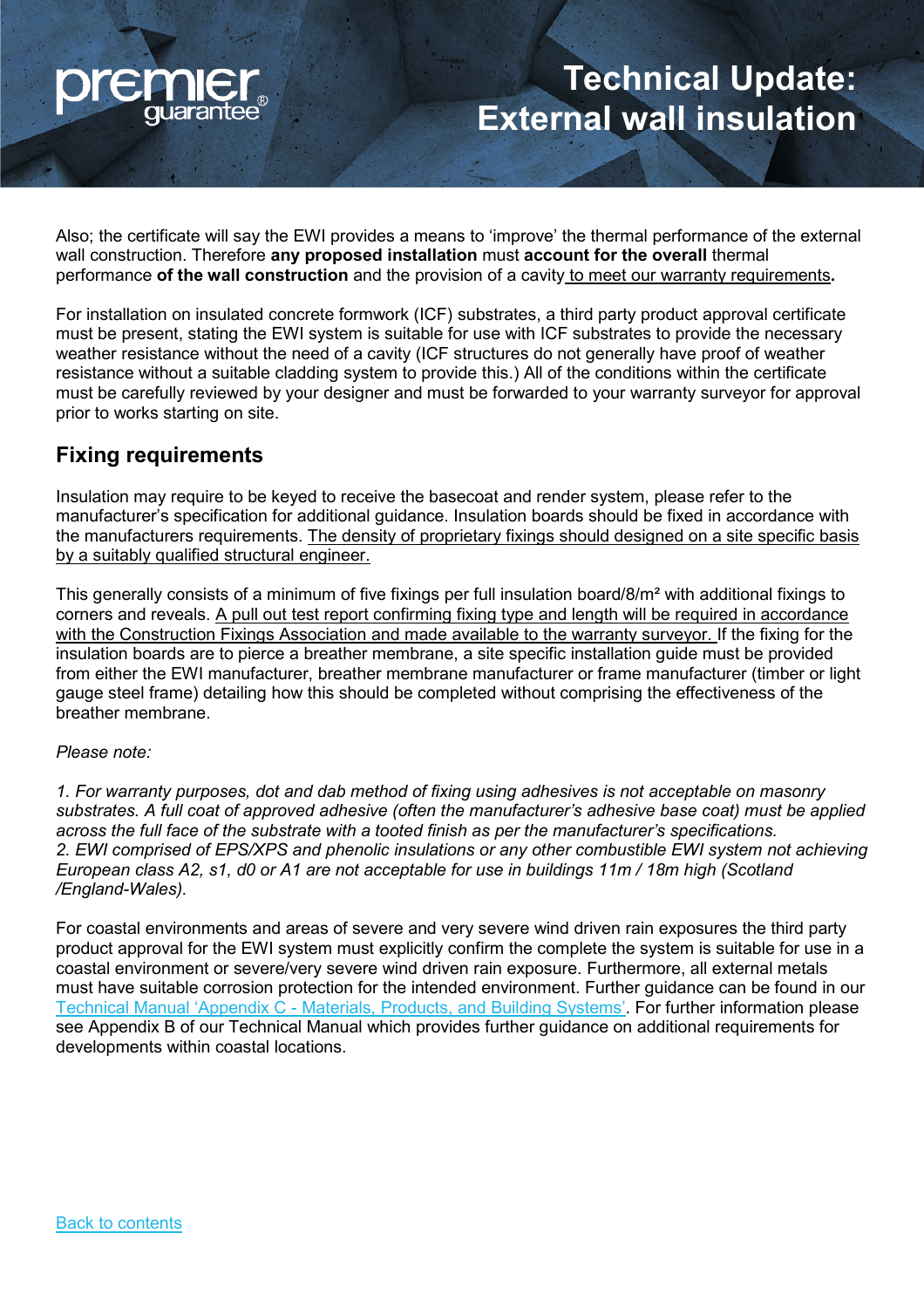

## <span id="page-2-0"></span>**Key points during installation of the EWI system**

The EWI system must be installed by an approved installer from the EWI manufacturer. Evidence of the installer being approved should be provided to the warranty surveyor before works start on site. When installing an insulated render system, the following should be observed:

- The render (either the finish or the base coats) must not be applied onto saturated substrates as this may affect the bond strength and adhesion
- Protection must be provided when applying either the insulation boards or the finish render in rain or other inclement weather; to avoid trapping moisture in the system
- Render coats must not be applied in temperatures below 5°C
- Vented cavities should not be blocked, nor should any 'weep holes'
- The use of timber supports and blocks within the insulated render system should not be used
- Ensure all fixtures and fittings which penetrate the insulation system e.g. flues, ventilation pipes, water pipes etc. are appropriately sleeved and fully sealed in accordance with the system manufacturer's recommendations
- The installation of EWIs at window/door reveals often fail due to poor detailing or support (often by wooden boards). The manufacturer's details must be followed and appropriate trims should be provided at openings, corners, angles and interfaces etc
- Depending on the manufacturer's specifications, the insulation board may require to be keyed to receive the desired render base coat and reinforcement

### <span id="page-2-1"></span>**Window and door reveals**

Insulation is used in all construction projects to ensure buildings are kept warm and in turn reduce energy loss, however any break in the insulation line can often lead to condensation issues (in particular interstitial condensation). With EWI systems, insulation is often missed around window and door reveals leading to condensation issues around the reveals.

The design for the EWI system should be carefully reviewed by all parties to ensure the insulation boards are present around the window and door reveals and there are no breaks in the insulation line. The design review should be aided by regular checks by the site management team to ensure the workmanship for the EWI system meets the requirements of the warranty provider, EWI manufacturer and third party product approval certificate.

A continuation of the breather membrane and vapour control layer (VCL) must be catered for around the window and door reveals where the EWI is applied to a framed substrate.

Allowance must also be made to ensure window cills adequately project beyond the finished surface of the EWI (render/brick slip etc.) - to ensure any throating is correctly positioned clear of the finish, and that opening lights/ventilators are correctly installed to allow correct opening without being restricted by the EWI system.

Drainage deflection beads should be incorporated into the system to deflect water present in the drainage cavity around openings, other penetrations or items that block the drainage cavity.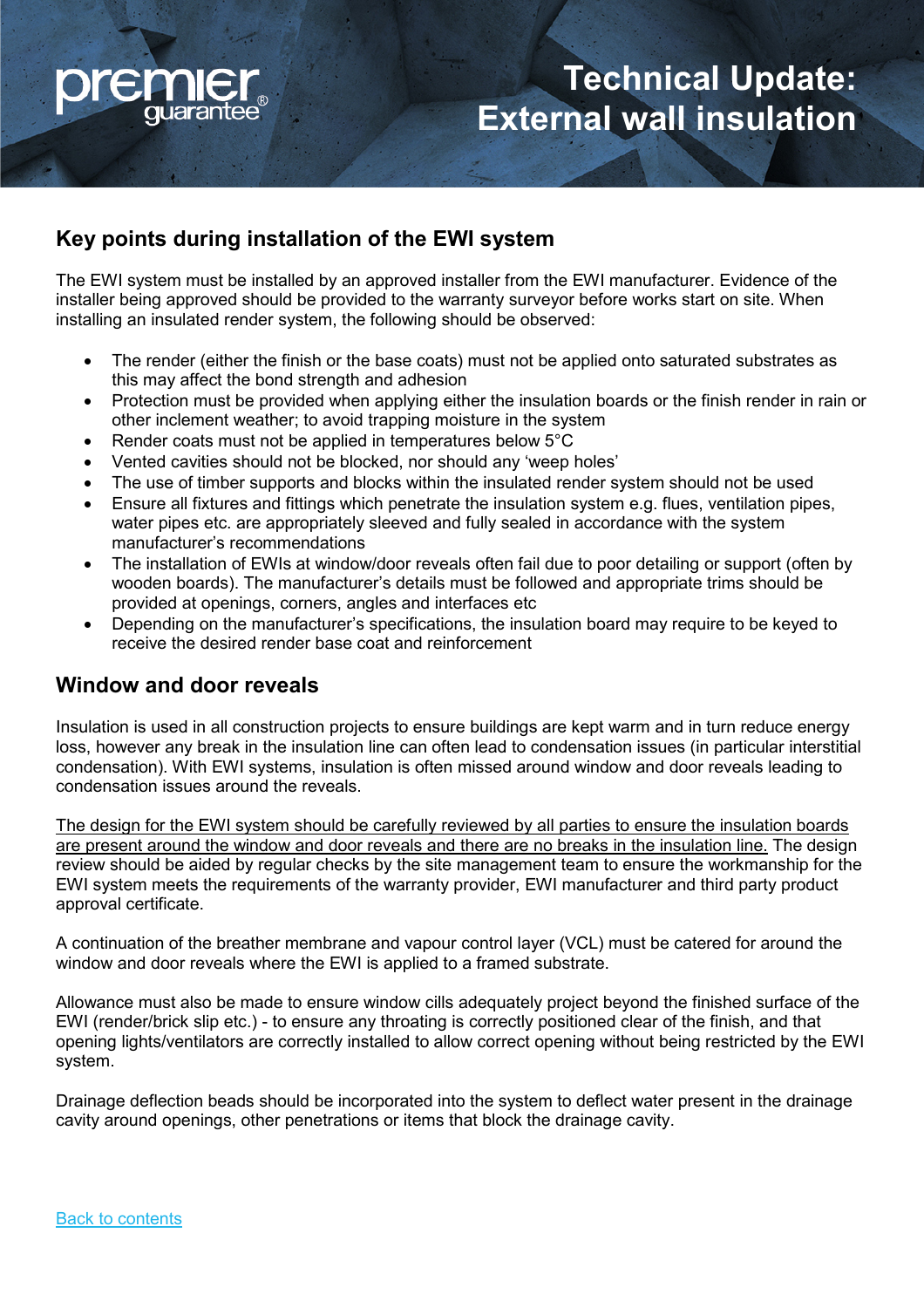

## <span id="page-3-0"></span>**Condensation risk analysis**

As with the above point, EWI systems have an inherent risk interstitial condensation – therefore a condensation risk analysis should be carried out in accordance with BS 5250 to ensure the building fabric meets the required performance standard. If a vapour control layer is required then this must be installed to the warm side of the insulation and the type must be approved and suitable for the application.

*Please note, providing a condensation risk analysis doesn't negate the need for thorough and robust checks on the design, workmanship and materials by the site management team and installers.* 

Particular attention should also be given to detailing around DPC level to ensure that there are no thermal breaks between the wall and floor construction and that any products used below DPC are suitable and accredited for use in that location.

### <span id="page-3-1"></span>**Render compatibility**

As stated above, only the render system stated on the third party product approval certificate can be used – we cannot accept any other render system or site made render to be applied to the EWI system. In accordance with the render system manufacturer's recommendations appropriate beads should be provided at openings, corners, angles and interfaces etc. Reinforcement mesh should be accommodated throughout the base coat application with additional reinforcement to vulnerable areas and corners of openings etc. If there are any concerns regarding straight line joints or other areas where there are unusual constructions requirements an additional layer of mesh should be installed to these locations

#### <span id="page-3-2"></span>**Movement joints**

Movement joints in the backing substrate should be mirrored through the insulated render system and formed in accordance with the EWI and timber frame/light gauge steel frame (LGSF) manufacturer's recommendations

### <span id="page-3-3"></span>**Damp proof courses, cavity trays, flashings and weep holes**

- The EWI system must not bridge any horizontal damp proof course.
- Where cavity trays are installed eg. over openings or roof abutments, provision for draining the cavity tray will be required through the system as well as the correct construction of any flashing
- Weep holes should be clear and functioning correctly (i.e. not blocked by the EWI system or render finish)

## <span id="page-3-4"></span>**External fixtures**

All fixings, down pipes, rainwater pipes, cables, fence posts, external light fittings, satellite dishes and other ancillary fittings and fixtures should be installed carefully after the insulated render system has been completed and properly supported from the substrate construction and not solely fixed to the EWI.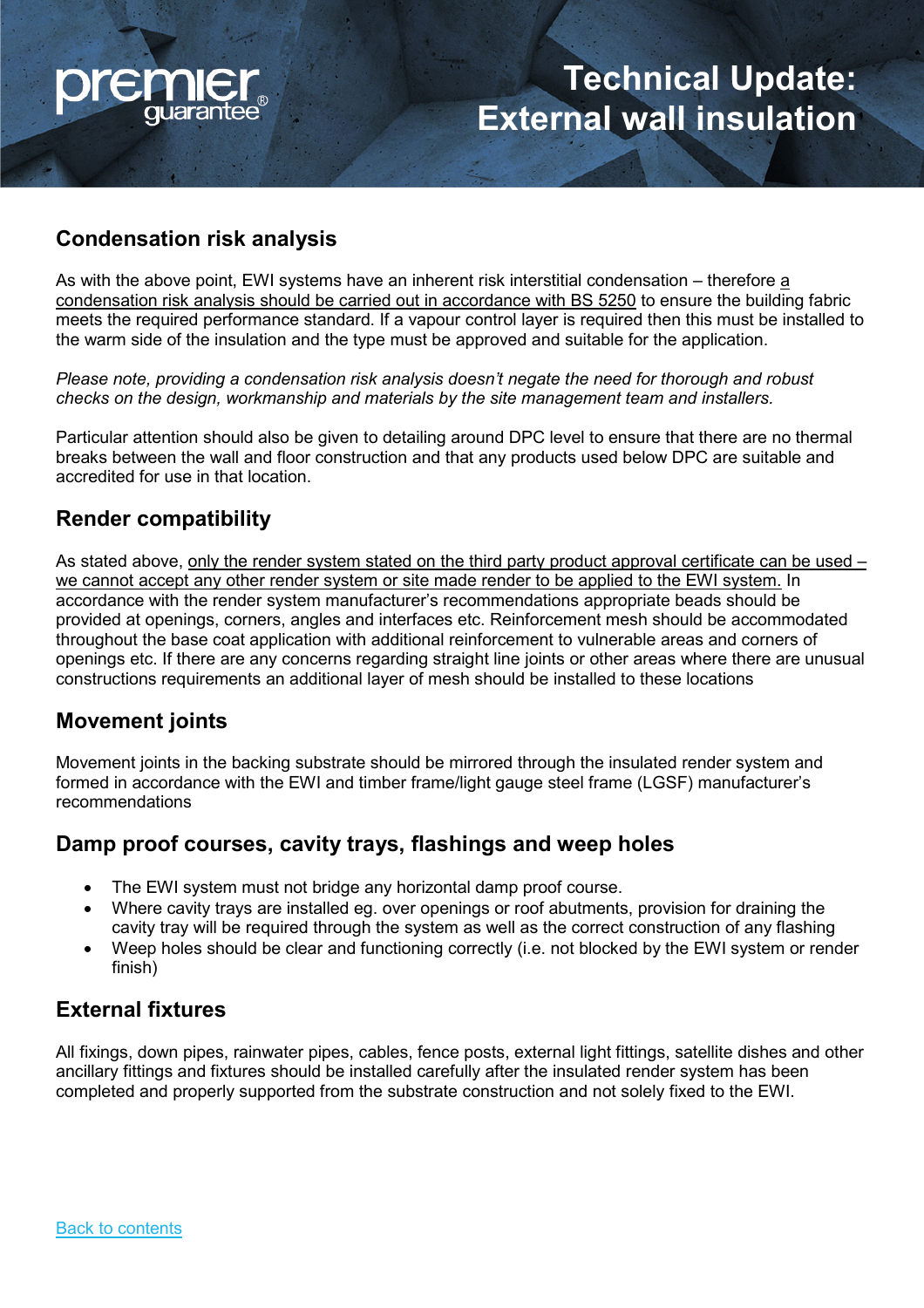

In addition, where the EWI is installed as part of a refurbishment project, the following should be observed:

- Remove existing and provide temporary downpipes and avoid allowing the temporary downpipes to spill water over the render system
- If required, reset all drainage gullies to accommodate the insulation system thickness
- If required, ensure that any gap around the window and door frames is correctly sealed against rain penetration before application of the insulated render system

### <span id="page-4-0"></span>**Risks associated with framed structures**

Where an insulated render system is used as a cladding to a timber framed structure a drained and vented cavity will be required. A suitable breather membrane must also be provided to protect the sheathing board and framing system from water penetration reaching the internal finishes. The EWI system must have a third party product approval certificate confirming it can be used on the outside of a timber frame or LGSF structure.

EWI systems applied to LGSF should have a drained cavity only with limited ventilation. Cavity ventilation might decrease U-value and introduce additional condensation/corrosion risk – please make sure installation is carried out in accordance with the design and condensation risk analysis provided.

### <span id="page-4-1"></span>**Compliance with Building Regulations**

EWI systems should be specified and installed in line with the Building Regulations standards. Particular attention should be paid to fire safety and the risk of external fire spread (AD B, B4 England and Wales).

#### Cavity barriers

Depending on the type of insulation used in the EWI system, cavity barriers will be required around window and door openings, at compartment floors and walls, party wall junctions and at the edge of cavities.

The cavity barriers will be required to cover both the cavity and (in the case of EPS, EXS or phenolic insulation) the zone of flammable insulation construction around an opening or compartment position, ie, this type of insulation must not bridge the cavity barrier.

For further information please speak to your designer and Building Control provider. Evidence of the installation may be requested as part of a quality assurance process document.

In areas where fire stopping is required, combustible insulation material should be replaced with noncombustible material. For application to second storey and above, it is recommended that the designer considers at least one stainless steel fixing per square metre and fire barriers in line with compartment walls and floors, as advised in BRE Report BR 135:2013

#### Height

EWI comprised of EPS/XPS and phenolic insulations or any other combustible EWI system not European class A2, s1, d0 or A1 are not acceptable for use in buildings 11m/18m high (Scotland/England-Wales).